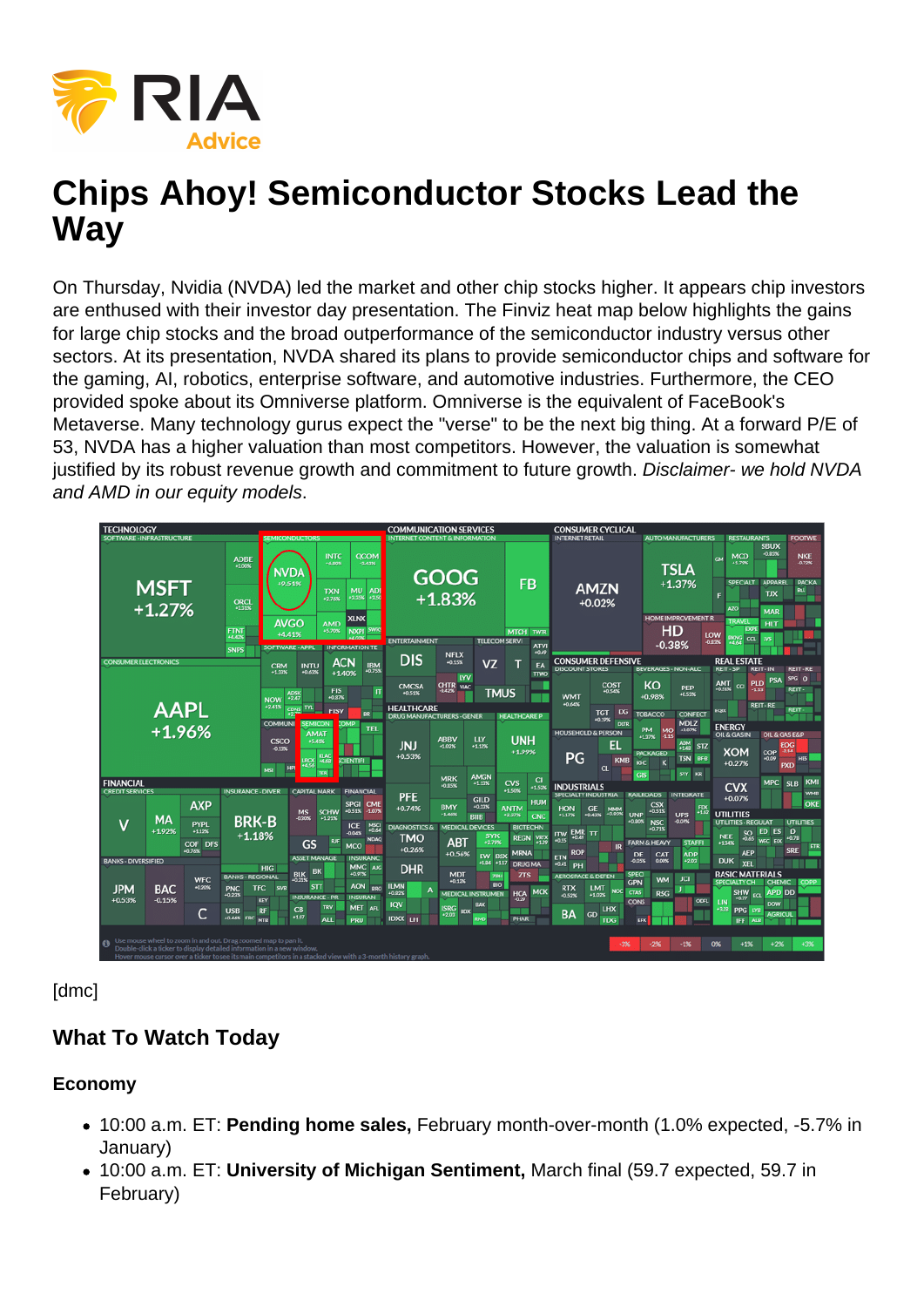#### **Earnings**

No notable reports scheduled for release

## Market Trading Update

The market continues to exhibit a more bullish attitude by following small pullbacks with strong rallies. That was the case yesterday, as technology, namely chips, rallied along with the rest of the market following Wednesday's decline. The market did break above the downtrend line and is back above the 200-dma. With portfolio managers underweight equities, quarter-end portfolio rebalancing will likely provide some additional lift to equities short-term. We still recommend using the rally to rebalance risk in your portfolio if you didn't like the January decline.

## Risk Off

The terms "Risk-On" and "Risk-Off" apply to investors' sentiment and their collective desire to take risks. For much of 2020 and 2021 risk was decidedly on. Investors bought meme stocks, SPACs, cryptocurrencies, and many other risky assets. Those taking the most risk tended to do the best. Since 2022 risk has been off. Last [Wednesday's Commentary](https://realinvestmentadvice.com/yield-surge-yet-stocks-rally-on/) has a short piece entitled A Tech Bust Beneath the Surface. It describes the significant losses in many of 2020 and 2021 popular risk-on assets. The Tweet below from Charlie Bilello shows that SPAC issuance is another victim of the current risk-off environment. Even if we annualize the current 2022 SPAC issuance it pales in comparison to the last two risk-on years.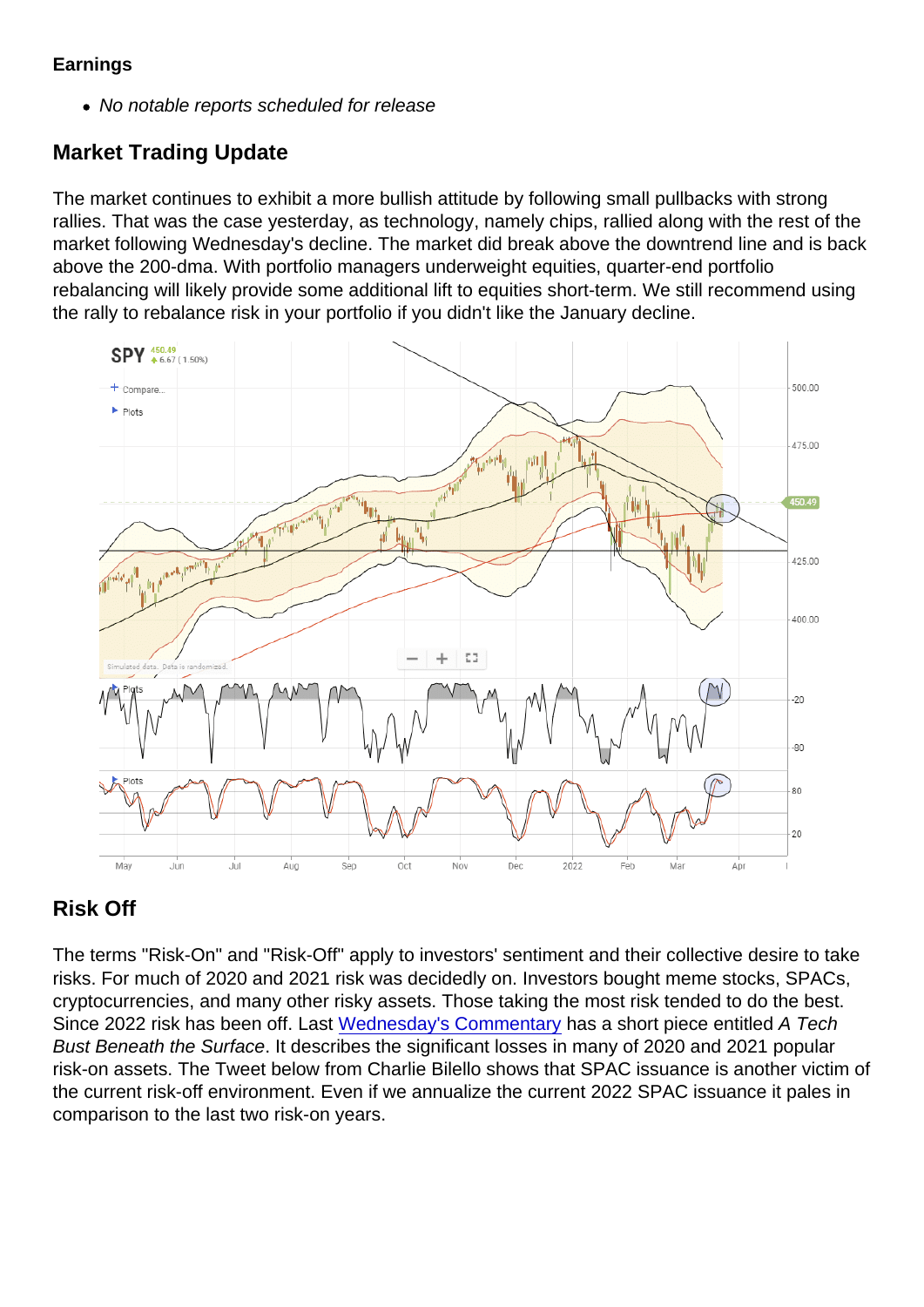#### Two Parts Of Bond Yields

Long bond yields are made up of two parts: the sum of projected short-term rates, and then a premium on top of the sum, to compensate investors for locking up their money. But this latter part, the ?term premium?, has been squeezed out of the market by central bank quantitative easing.

"The 10-year term premium has averaged about 1.5% over the postwar period. Hence, historically it took a very tight Fed and high fears of recession to trigger a yield curve inversion. Specifically, the market had to expect the future funds rate to average 150bp below the current funds rate to invert.

The Fed only cuts that much in a recession. No wonder inversion was a good predictor of recessions. Today, the long end of the US yield curve is heavily distorted. The Fed has deliberately driven down the long end of the yield curve with its asset buying programme. At the same time, very low bond yields outside the US exert downward pressure on US yields. The upshot is that the term premium has now dropped into negative territory. The yield curve can now invert even if the market expects no rate cuts from the Fed." - Ethan Harris, BofA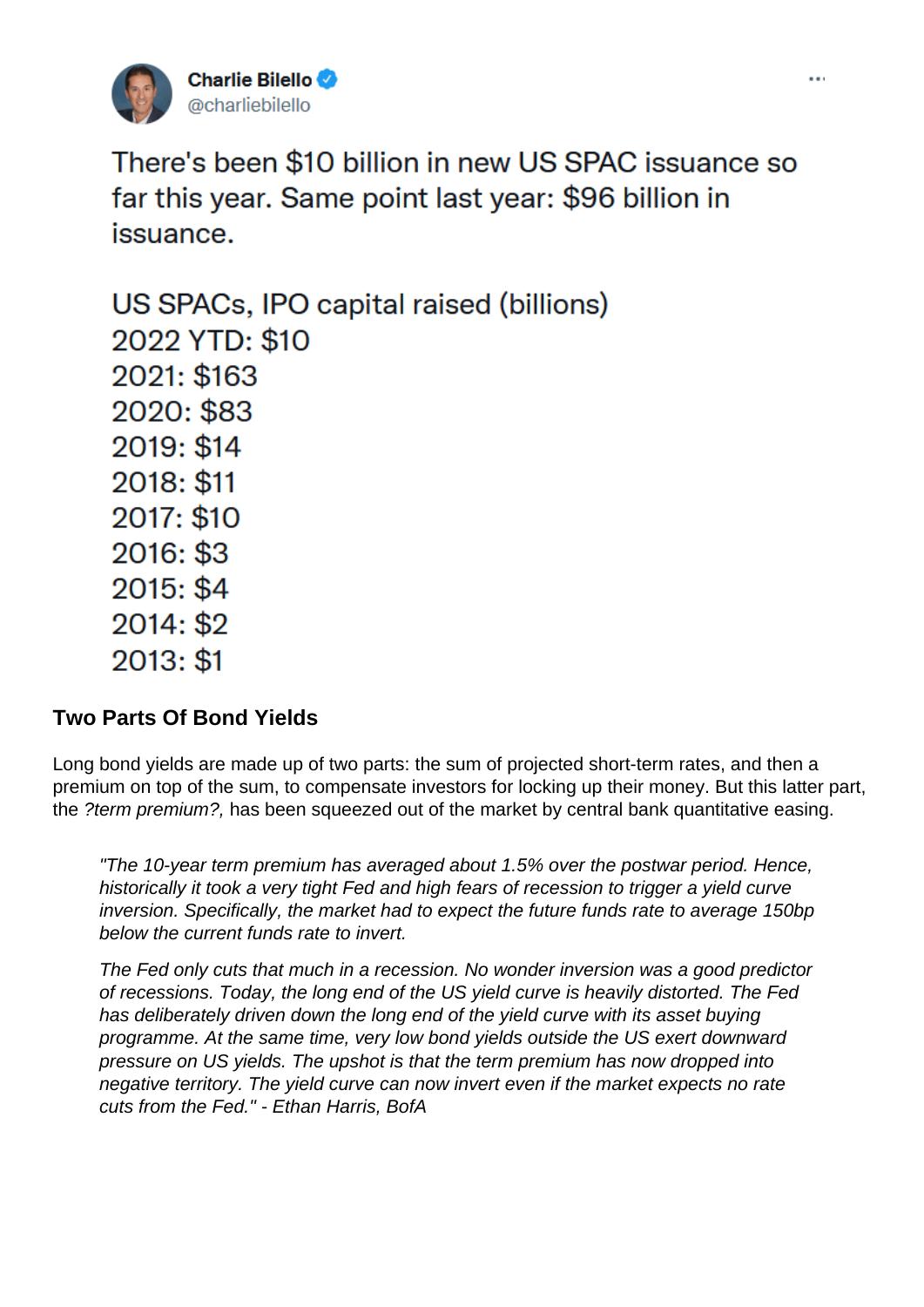#### Bonds May Find Some Love This Month End

Large mutual, pension, and endowment funds frequently rebalance their portfolios at month ends. By this, we mean they invest excess cash and bring the allocation of each asset back to their respective model weights. Weights drift over time due to gains and losses in the portfolios. Typically the drift in weights is minor, but with recent volatility and the sharp sell-off in bonds, this approaching month-end is likely causing more significant portfolio imbalances than is usual. As a proxy, the graph below shows the ratio of SPY (S&P 500) to AGG (Investment Grade Bond ETF). Simply, stocks greatly outperformed bonds this month. For balanced portfolios holding a fixed percentage of stocks and bonds, their allocation percentage to stocks rose while the allocations to bonds fell. A manager in this situation looking to rebalance will need to sell stocks and buy bonds.

[ICI](https://www.ici.org/system/files/2021-05/2021_factbook.pdf) claims there are just under \$2 trillion of assets in target-date funds. These balanced funds allocate between stocks and bonds based on a specific target date. Target funds are in all 401k plans. Further, they account for more than half of 401k assets, per [EBRI](https://www.ebri.org/content/target-date-funds-evidence-points-to-growing-popularity-and-appropriate-use-by-401(k)-plan-participants). These funds are just one of many large institutional funds running balanced models. We estimate that if the month were to end today, target funds would need to buy about \$38 billion of fixed income assets to rebalance, assuming a 50/50 stock-bond ratio. Again, that number is just for target funds. The amount of bonds needed if all balanced funds fully rebalance is likely much higher.